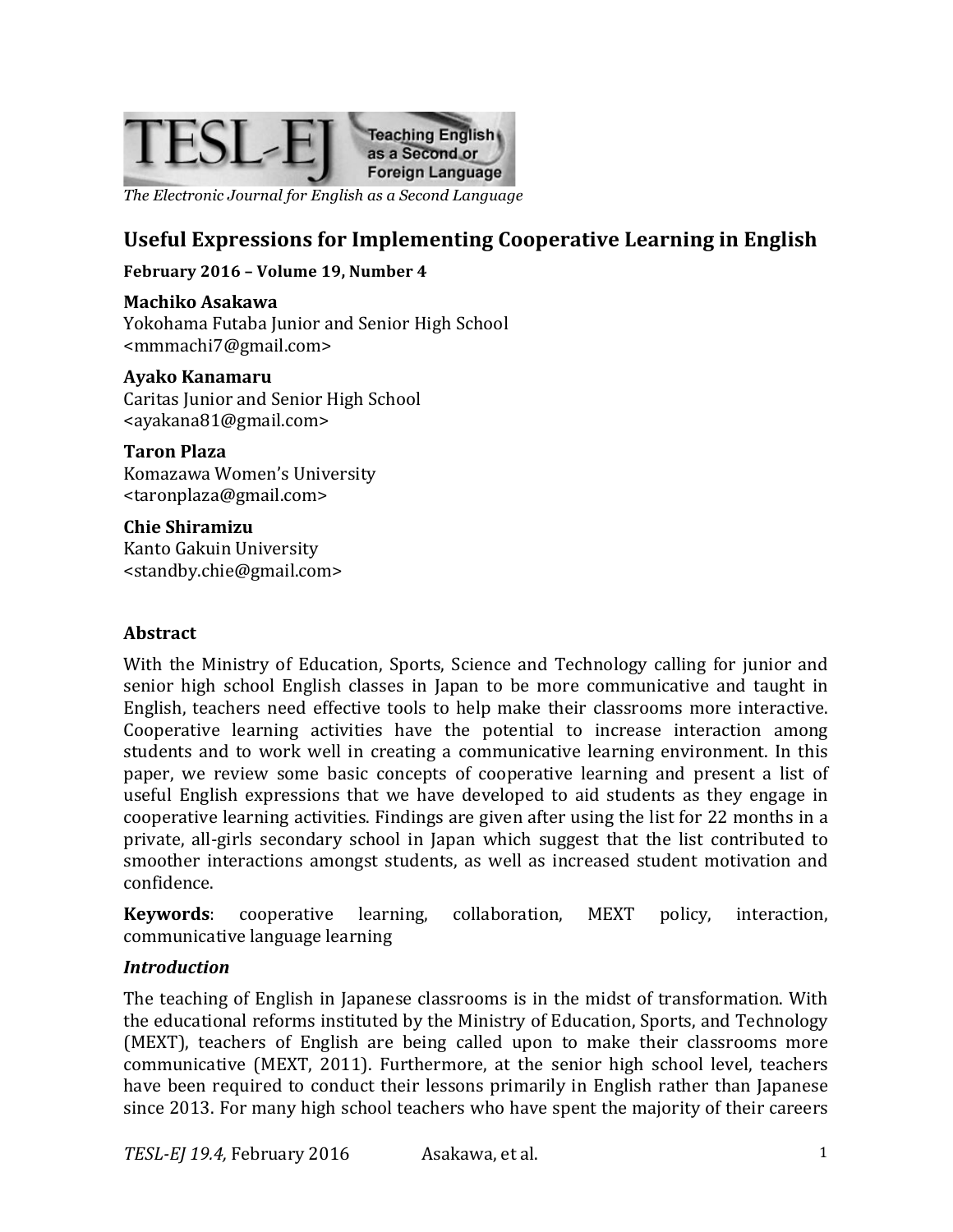delivering lessons in their native tongue of Japanese, this shift might seem difficult and even somewhat overwhelming. MEXT has further recently announced that, from the year 2020, junior high school English classes in Japan will also need to be conducted in English (MEXT, 2014). This means that junior high school teachers also must begin to prepare for the shift to a communicative, English-medium form of instruction.

The need for an English-medium classroom implies not only changes in how teachers conduct their lessons, but also in the expectations of students' interactions with their teachers and with one another. There is a tremendous amount of potential for language education; however, teachers will need practical ways in which to put into effect the new MEXT policies. New ways of lesson design thus need to be explored. Elsewhere (Kanamaru, Laurier, Plaza,  $&$  Shiramizu, 2013), we have suggested the usefulness of cooperative learning (CL) both as an aid for teachers designing lessons and for students interacting with one another in English-medium classrooms. However, upon observing students as they attempted to interact with one another in CL based activities, we found that students had trouble sustaining conversations. We realized that it was not enough to design activities that encouraged English-medium interactions; rather, we also needed to provide students with specific, useful phrases that they could utilize to successfully communicate with one another.

In this paper, we review the basic concepts of CL and then focus on certain tools that enable students to successfully collaborate and interact in English. We provide a list of phrases that we developed through class observation and student interviews that we propose to be a useful aid in instituting CL activities in English classrooms. Afterwards, we report on how the list was used in some English-medium, junior high classrooms and discuss its potential for further applications.

#### *Cooperative Learning*

Cooperative learning is based on the position that students learn best when collaborating towards a common learning goal. By cooperating with one another as they interact about lesson content, students can positively contribute to each other's learning. Creating a CL environment, however, is more than simply putting students together and expecting them to interact with one another. Activities need to be structured in such a way that all participants have equal opportunity to contribute to the task. Furthermore, rather than compete with one another, CL activities encourage students to work together to achieve their learning goals. Many writers (Jacobs, Power & Loh, 2002; Johnson & Johnson, 1999; Kagan & Kagan, 2009) have called attention to four principles that underlie any successful CL activity. For purposes of this paper we have chosen to use the terms *positive interdependence, individual accountability, equal opportunity to participate,* and *maximum peer interactions.*

#### **Positive Interdependence**

Positive interdependence implies that CL activities need to provide students with situations where they are dependent on one another to succeed at the learning task. An analogy can be made to a team of mountain climbers each attached to one another by a rope. The action of each member contributes to everyone successfully reaching the top of the mountain. All members must succeed if any individual member is to succeed. In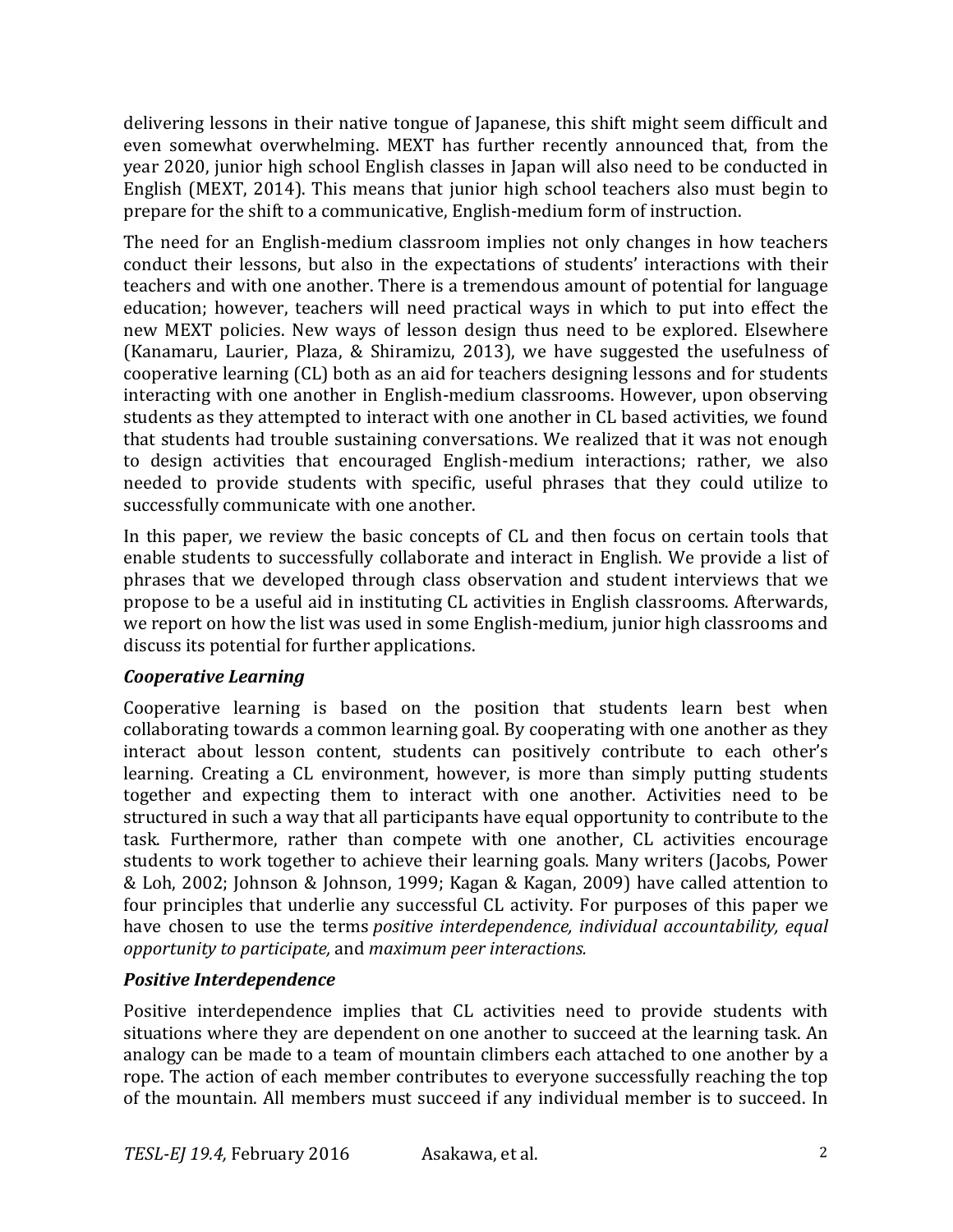CL activities, the team succeeds together. Students are not competing against one another; rather, they are working together. CL tasks further need to be structured in such a way that students can succeed better as a team than by working individually. An example of this concept in use could be an information gap type of task where each group member is given a vital piece of information. All the various pieces of information are required to complete the task.

### *Individual Accountability*

Individual accountability implies that each member of the group is responsible if the group is to succeed. Similar to a relay race where everyone must do their best for the whole team to succeed, each member of the group must do their part. Considering the above activity of the information gap, each member is given a vital piece of information that they are responsible to share with the group. If they do not do their part, the whole group is affected.

### *Equal Opportunity to Participate*

All students need to be given an equal chance to contribute to the work of the group. A common occurrence in many group activities is that certain students tend to dominate, while others do not have the chance to offer contributions. To encourage a productive learning experience for all group members, CL activities need to be structured in such a way that all students are offered an equal amount of time to contribute to the task. Assigning time periods for each student to contribute is one way. For example, in the above information gap task, each student could be given thirty seconds to offer their information. Another way to help provide equal opportunity to participate is by creating specific, rotating roles for each member of the group, such as *discussion leader*, *timekeeper*, and *note taker*.

#### *Maximum Peer Interactions*

The CL principle of maximum peer interaction includes two aspects: quantity and quality of peer interactions. When students in a classroom organized in groups are all working on tasks simultaneously, the quantity of interactions is maximized, and the classroom becomes more communicative. This classroom contrasts with the typical situation of whole class discussion in which only one student at a time speaks while the rest of the class passively waiting for their turn. In groups of two to four members, peers are more likely to listen to one another and provide feedback as well. Teachers can then be free to circulate and offer help to each group. The quality of peer interactions improves when students do thinking tasks, such as giving each other explanations and using collaborative skills to help one another.

Class activities designed with these four concepts in mind have the potential to create a lively, interactive, and communicative classroom. CL activities are not meant to substitute for direct teacher instruction; rather, they are intended to enhance such direct instruction (Kagan & Kagan, 2009). When a teacher presents a new language structure, for example, CL-based group work, which naturally facilitates interaction, can be an effective way for students to practice the new structures. However, putting students into groups and expecting them to interact entirely in English is, as has been above mentioned, not a simple process. In addition to practicing the target language,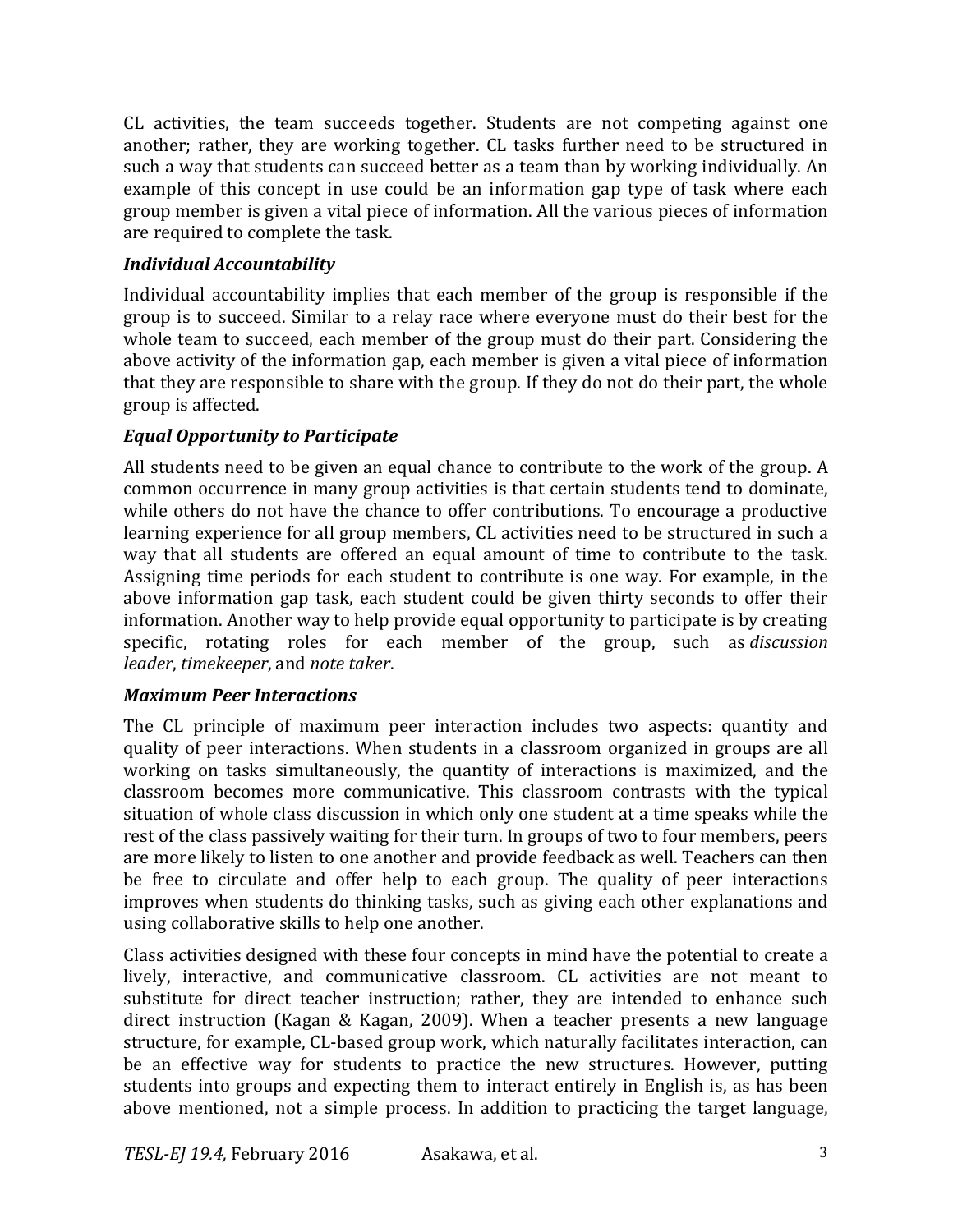students need to be socially conscious of each other and exercise collaborative skills that enable them to work effectively as a group or team. Teaching students collaborative skills, then, can be an important part of helping students function in an English medium environment.

In addition to the mentioned four principles, collaborative skills form another essential component of CL. Language classes can be opportune settings for students to learn how to collaborate with one another, as the purpose of learning a language is to communicate with others. However, students sometimes fail to collaborate effectively because they either lack the necessary skills (Jacobs & Liu, 1996) or do not utilize the collaborative skills that they have acquired. Jacobs and Liu (1996) maintained that developing these skills is closely interconnected with learning language functions. They argued that "the key function of language is to communicate, and much of that communication takes one form or another of collaboration. The more skilled students become at using language, the better they become at collaboration"  $(p. 26)$ .

Therefore, teachers need to teach these skills and highlight the importance of these skills. Moreover, MEXT has stated that when conducting language activities, teachers should focus on functions of language such as facilitating communication, expressing emotions, transmitting information, expressing opinions and intentions, and instigating action (MEXT, 2011, pp. 5-6). MEXT emphasizes English language teaching for practical use, and to fulfill that goal, teaching these collaborative skills along with language functions might be indispensable. Considering the importance of teaching collaborative skills for use inside and outside classes, this paper introduces a list of classroom expressions that particularly focuses on student-student interactions for activities using CL structures.

#### **The List of Classroom Expressions for CL**

This list of expressions was developed for students and for teachers when working with others to develop language skills as well as collaborative skills. It is based on students' actual interactions in class; Japanese expressions that students were using during pair/group work were noted and later translated into English. As a result, all the Japanese expressions on the list are colloquial, so students can easily find what they want to say. The expressions are categorized into four groups, based on observations of student interactions (see Appendix): Questions (Confirming, Making requests/Asking permission, Asking for opinions, Various requests); Responses; Fillers; and Sustainers (Facilitating/Action-initiating functions, Interactive functions, and Cheerleading functions).

One group of expressions, fillers, might require explanation. Filler expressions can be used when showing that the speakers are thinking or listening. These phrases are useful, but students do not really learn or have chances to practice them much in the classroom. Thus, it could be a valuable opportunity to use them for the purpose of smooth communication in the classroom. Some expressions overlap categories; for example, "I don't know" can be both fillers and responses.

Because this list was developed for use with CL activities, the main focus is on studentstudent interactions. Many textbooks spare one or two pages for classroom interactions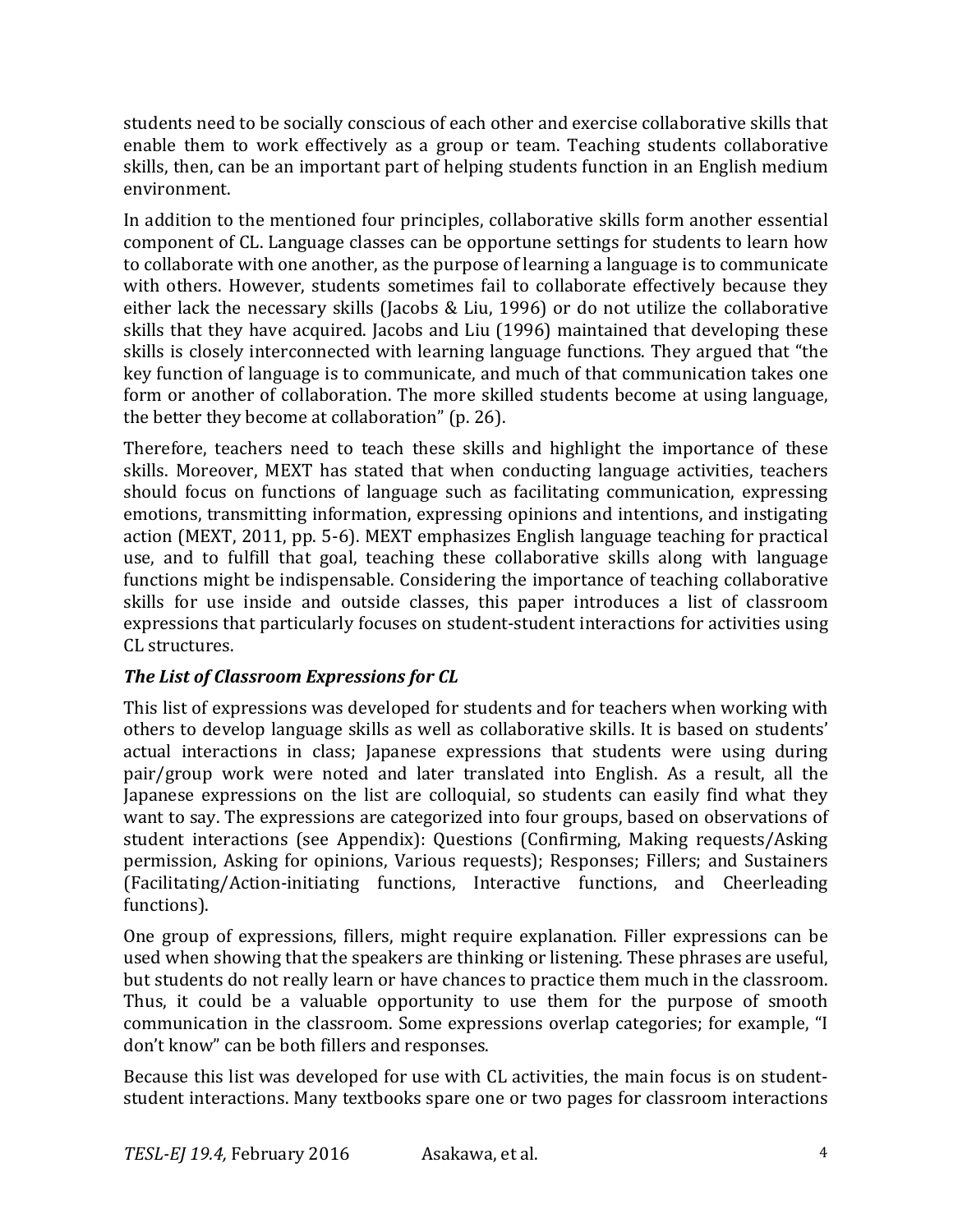and typically offer only expressions for teacher-student interactions, such as "Open your books" or "I forgot my homework." Therefore, in this list, the focus is on student-student interactions, such as expressing ideas and asking each other questions.

Additionally, expressions for some teacher instructions to encourage student collaboration are included in the list. These expressions are divided into two sections. One section contains practical classroom instructions, such as "Put your desks together" or "Share your ideas with your partner." The other section contains instructions enhancing collaborative skills, such as "Make eye contact" or "Show that you are listening." We consider these nonverbal communication methods to be very important to successful communication, and teachers need to keep emphasizing their importance until students use them naturally.

The list can provide linguistic support for students because it is a tool that they can refer to as they interact with one another. It can further give a sense of relief and confidence to students and create a positive atmosphere in the classroom where students feel more comfortable making mistakes and receiving feedback. Some tick boxes are provided for each expression for the students to tick right after they use an expression. This ticking system enables students to reflect on which expressions they did and did not use. Such reflection could become a useful method of language reinforcement. Moreover, the list is not only a tool for students but also for teachers. It is highly recommended that teachers use these expressions as much as possible in their teacher talk, as it is beneficial for students to see how the expressions are used.

With regard to the level of the vocabulary on the list, we referred to General Service List K1 and K2, which consists of 2000 basic words that are frequently used in daily life (Cobb, 2002; Heatley, Nation, & Coxhead, 2002). This was done to make sure all the expressions were simple enough for the students to use. The list of expressions is meant as a scaffolding aid to students; they gradually learn to utilize the expressions without looking at the list, thereby becoming more autonomous in their language use.

Before each activity, the teacher took some time to go through the list so that students could look for the expressions to use and prepare themselves to use the expressions. Types of CL structures that were used successfully were Round Robin, Rally Robin, Four Corners and Jigsaw, among others (Kagan & Kagan, 2009). In a previous paper, we detailed several activities using CL structures tailored specifically for secondary school environments (Kanamaru et al., 2013).

### *Method*

### **Participants**

The participants were a group of ninth graders, aged fifteen, at a well-known, private, all girls secondary school located in the city of Kawasaki in Kanagawa prefecture, Japan. They had been learning English using CL structures since fall 2011 when they were seventh graders. The list was implemented when they were ninth graders in May 2013. At the time this study was conducted in March 2015, they had already become accustomed to CL-based learning since they had been learning in such a way for four years. During the first few years of implementing CL in English lessons, student-student discussions and interactions were mostly done in the students' first language, Japanese.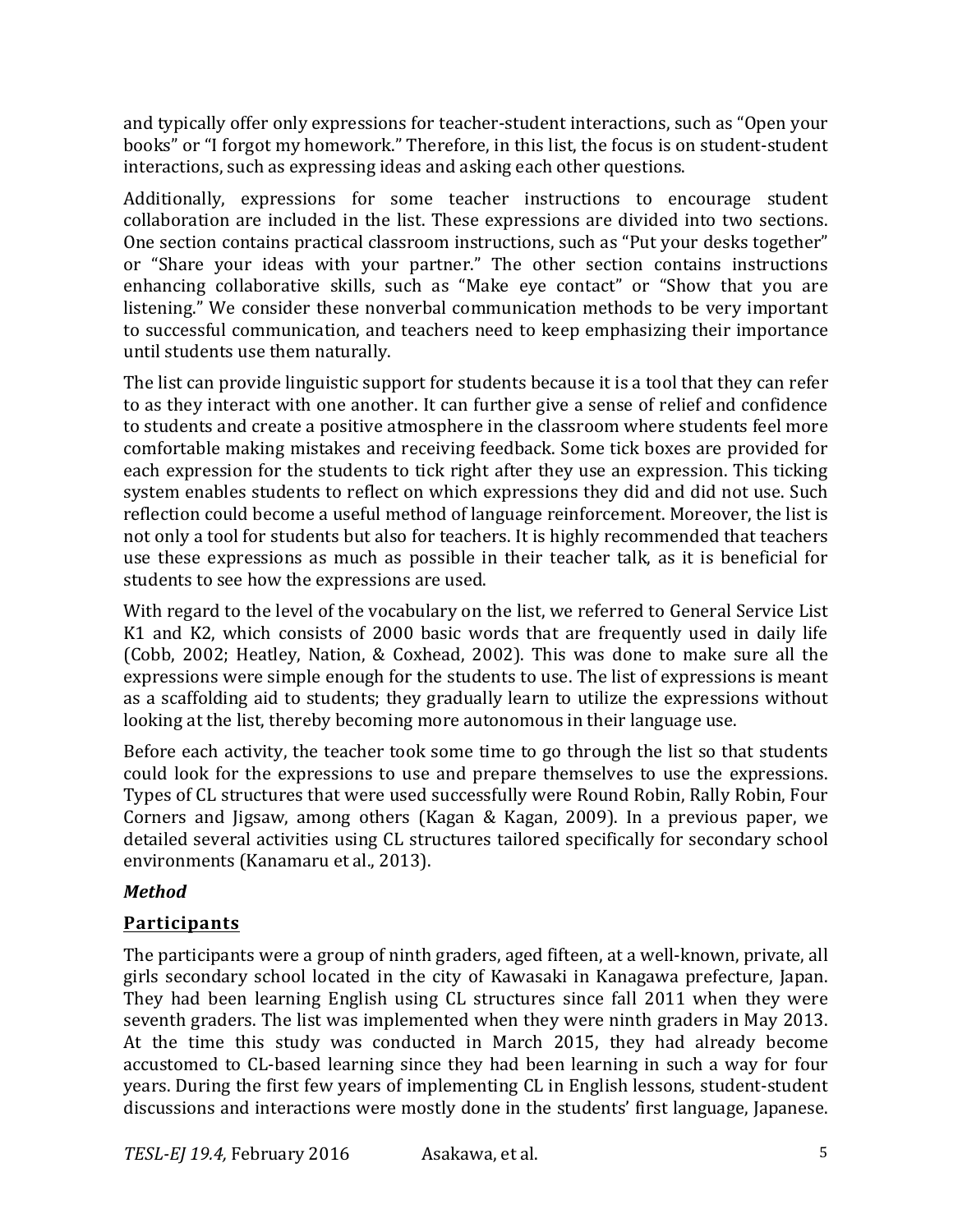After a solid CL-based lesson pattern was established and the list was implemented, the students were encouraged to interact with each other in English.

### **Procedure**

After 22 months of implementing the list in four English classes, a printed questionnaire written in Japanese was given to all of 97 students in the four classes at the end of the semester in March 2015; the questionnaire was designed to see if they regarded the list as a useful tool for CL-based interactions and as a motivating tool for English learning.

The questionnaire included four statements, and students were encouraged to rate each statement on a five-point Likert scale by selecting an answer that most closely matched their feelings (i.e., strongly agree  $-$  agree  $-$  neutral  $-$  disagree  $-$  strongly disagree) in relation to each statement and to add comments about why the particular answer was chosen. The statements  $(S1 - S4)$ , translated into English, were as follows.

- S1. The list has helped you to speak out during a discussion.
- S2. The list has helped you to articulate your ideas beyond the phrases on the list.
- S3. With the list, you have felt more confident in your English speaking skills.
- S4. With the list, you have felt more motivated in learning English.

#### *Results and Discussion*

The results of the questionnaire survey are given in Table 1. Each cell shows how many students chose the item and its percentage of the whole. For the positive responses to each question, scores of "Strongly agree" and "Agree" were put together. Similarly, the negative responses were calculated by adding the number of "Disagree" and "Strongly Disagree" responses.

|                                                        | S1.              | S2.              | S3.              | S4.                   |
|--------------------------------------------------------|------------------|------------------|------------------|-----------------------|
| Strongly agree                                         | 29               | 19               | 22               | 32                    |
|                                                        | $(29.9\%)$       | $(19.6\%)$       | (22.7%)          | (33%)                 |
| Agree                                                  | 60               | 55               | 63               | 50                    |
|                                                        | $(61.9\%)$       | (56.7%)          | $(64.9\%)$       | (51.5%)               |
| Neutral                                                | 6                | 17               | 8                | 15                    |
|                                                        | $(6.2\%)$        | (17.5%)          | $(8.2\%)$        | $(15.5\%)$            |
| Disagree                                               | 2                | 5                | 3                | $\theta$              |
|                                                        | $(2.1\%)$        | $(5.2\%)$        | $(3.1\%)$        | $(0.0\%)$             |
| Strongly disagree                                      | $\Omega$         | 1                | $\mathbf{1}$     | $\Omega$              |
|                                                        | $(0.0\%)$        | $(1.0\%)$        | $(1.0\%)$        | $(0.0\%)$             |
| Positive<br>response<br>(strongly agree + agree)       | 89<br>$(91.8\%)$ | 74<br>$(76.3\%)$ | 85<br>$(87.6\%)$ | 82<br>$(84.5\%)$      |
| Negative<br>response<br>(strongly disagree + disagree) | 2<br>$(2.1\%)$   | 6<br>$(6.2\%)$   | 4<br>$(4.1\%)$   | $\Omega$<br>$(0.0\%)$ |

**Table 1. Questionnaire Results**

 $Note. N = 97$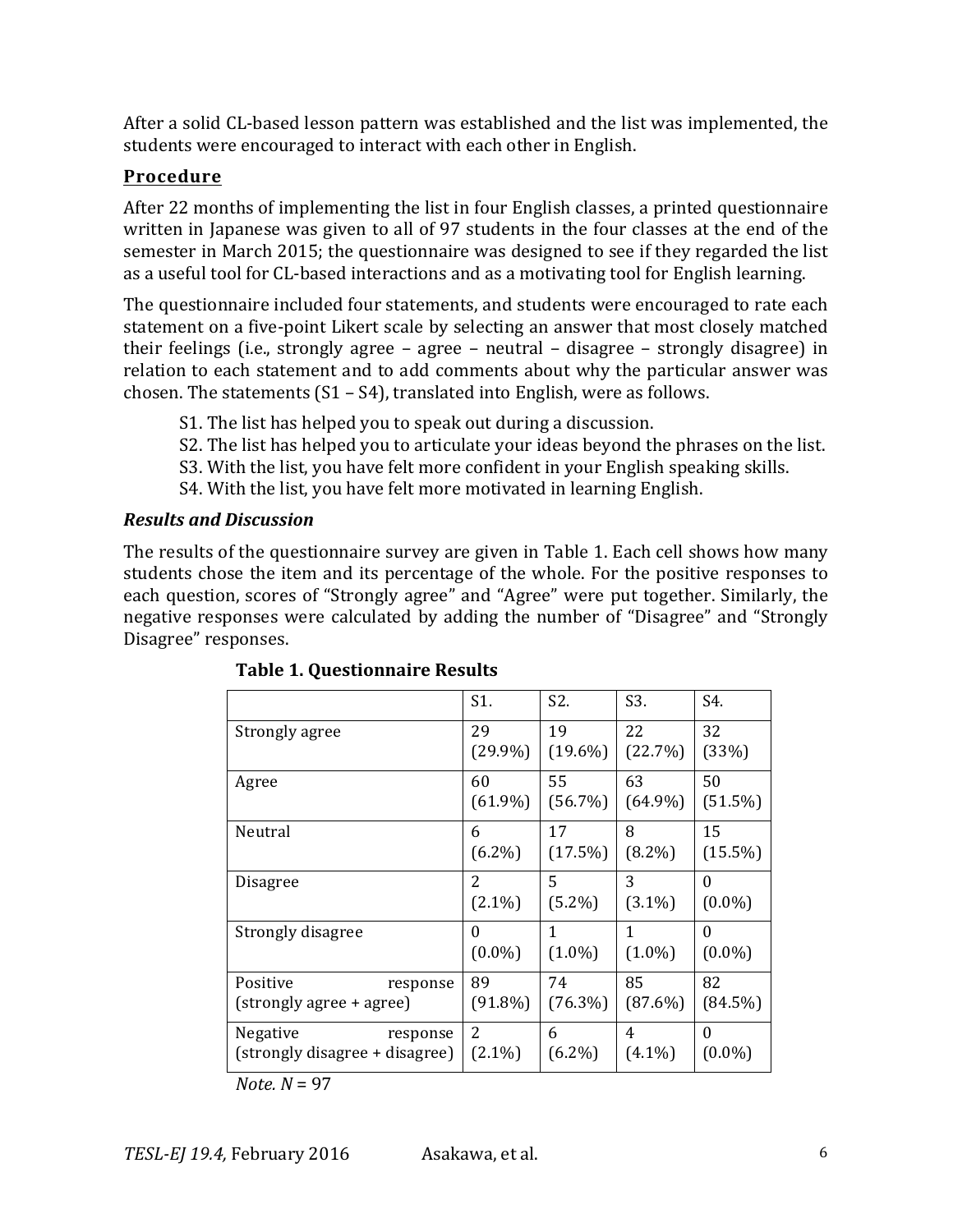The results of the questionnaire suggested students generally considered the list to be helpful in establishing smoother English language communication with their classmates. The results also suggested that the list helped build confidence and contributed to increased motivation among the students. The individual comments in the questionnaire further indicated that students felt the list played a significant role in helping them during discussions, especially because it encouraged them to jump into conversations or at least say something (e.g., a quick response).

Regarding the effectiveness of the list in helping students move beyond the list phrases to articulate their ideas (Statement 2), responses suggested that students felt the list contributed to learning beyond the specific phrases presented. While the phrases on the list mainly facilitate learners linking one utterance to another, thereby smoothing interactions, the list also may have contributed to students' belief in their ability to convey their messages in English during conversation. Even so, the percentage of positive responses to the second statement was the lowest of the four with  $76.3\%$ positive responses. While the majority of students felt they articulated themselves more effectively, 23.7% did not, suggesting that some students may, in fact, have had difficulties making themselves understood in English on their own despite the presence of the list. Perhaps attention needs to be given to how to better help students use the list as a springboard into other types of communication.

Additionally, the results of the questionnaire suggest that students found that they could use their knowledge of English, which they had accumulated over time, in order to convey certain messages they did not think they could express in a language other than Japanese. These students had been learning English for about three years and already knew some English grammar rules and vocabulary, but they had unfortunately lacked opportunities to use this knowledge in a communicative way. Gaining communicative competence through actual practice of the language could be an important factor in making students more motivated.

#### *Future Directions*

The expressions in the list are categorized by their function as questions, responses, fillers, and sustainers. Oral Communication Strategies (OCSs) could offer another way to categorize the expressions (Nakatani, 2005). These strategies are related to interlocutors' negotiation behaviors and how learners conduct oral interaction. There are two major categories of OCSs: achievement strategies and reduction strategies. Achievement strategies pertain to actively repairing and maintaining interactions and can offer positive learner outcomes, whereas reduction strategies pertain to the avoidance of confronting communication difficulties and can potentially result in negative learner outcomes. Many of the expressions from the list can be classified as achievement strategies. Several subcategories have been created under achievement strategies: *help-seeking, modified interaction, modified output, time-gaining, maintenance, and self-solving strategies* (Nakatani, 2005). Organizing the list according to subcategories such as these could offer new insight into implementing the list in class practice.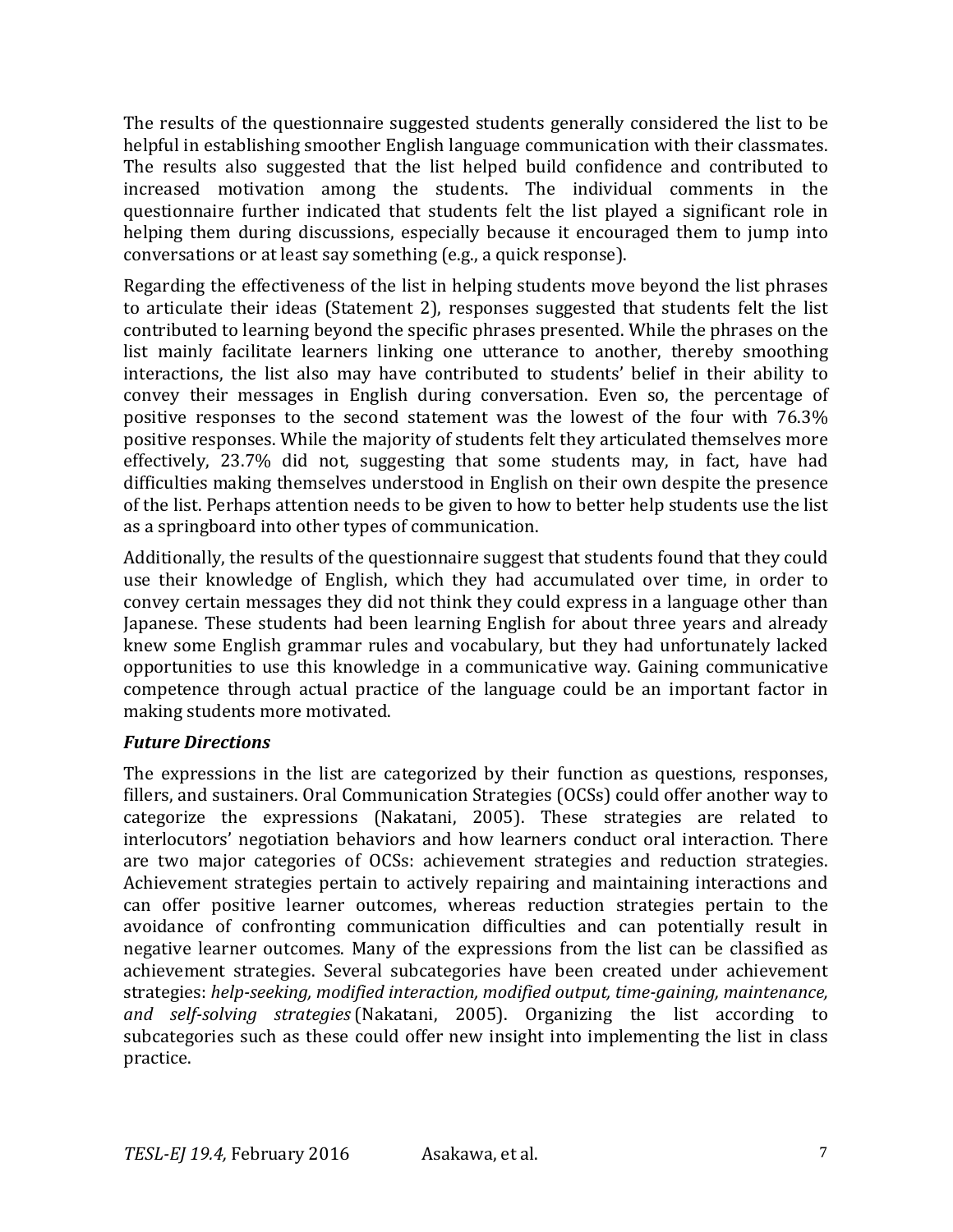#### *Conclusion*

Cooperative learning has been shown to be an effective tool in increasing student interaction and has the potential to make English classrooms in Japan more communicative. When students of English work together in groups, it is beneficial for them to be given guidance and support in how to successfully collaborate with one another. We have developed a list of classroom expressions for CL activities as a way to help students work with one another in English and, hopefully, attain a deeper and more meaningful communicative experience. We invite others to implement the list in their classrooms as well and hope that it proves to be a useful resource.

#### **About the Authors**

**Machiko Asakawa** holds an M.A. degree in TESOL from Teachers College, Columbia University. She currently works as an English language teacher at Yokohama Futaba Juinor and Senior High School. Her research interests include cooperative learning, motivation and teacher training.

**Ayako Kanamaru** holds an M.A. degree in TESOL from Teachers College, Columbia University. She currently works as an English language teacher at Caritas Juinor and Senior High School. Her research interests include cooperative learning, learner motivation, pronunciation instruction and teacher training.

**Taron Plaza** holds an M.A. degree in TESOL from Teachers College, Columbia university. He currently works as a Lecturer at Komazawa Women's University. His research interests include cooperative learning, transformative learning and learner motivation.

**Chie Shiramizu** holds an M.A. degree in TESOL from Teachers College, Columbia University. She worked as an English teacher at Kanto Gakuin University from 2013 to 2015. Her research interests include cooperative learning, teacher training and children education.

#### **References**

Cobb, T. (2002). *Web vocabprofile* [Online]. Retrieved from http://www.lextutor.ca/vp/0, an adaption of Heatley, Nation & Coxhead's Range.

Erikawa, H. (2012). *Kyodogakushu wo toriireta eigogakushu no susume* [Incorporating cooperative learning in English language teaching]. Tokyo, Japan: Taishukanshoten.

Heatley, A., Nation, I. S. P., & Coxhead, A. (2002). *Range and frequency programs* [Online]. Retrieved from: http://www.victoria.ac.nz/lals/staff/paul-nation.aspx.

Jacobs, G. M., Gan, S. L., & Ball, J. (1995). *Learning cooperative learning via cooperative learning: A sourcebook of lesson plans for teacher education on cooperative learning*. Singapore: SEAMEO Regional Language Centre.

Jacobs, G. M., & Liu, K. K. (1996). Integrating language functions and collaborative skills in the second language classroom. TESL Reporter, 29, 21-33.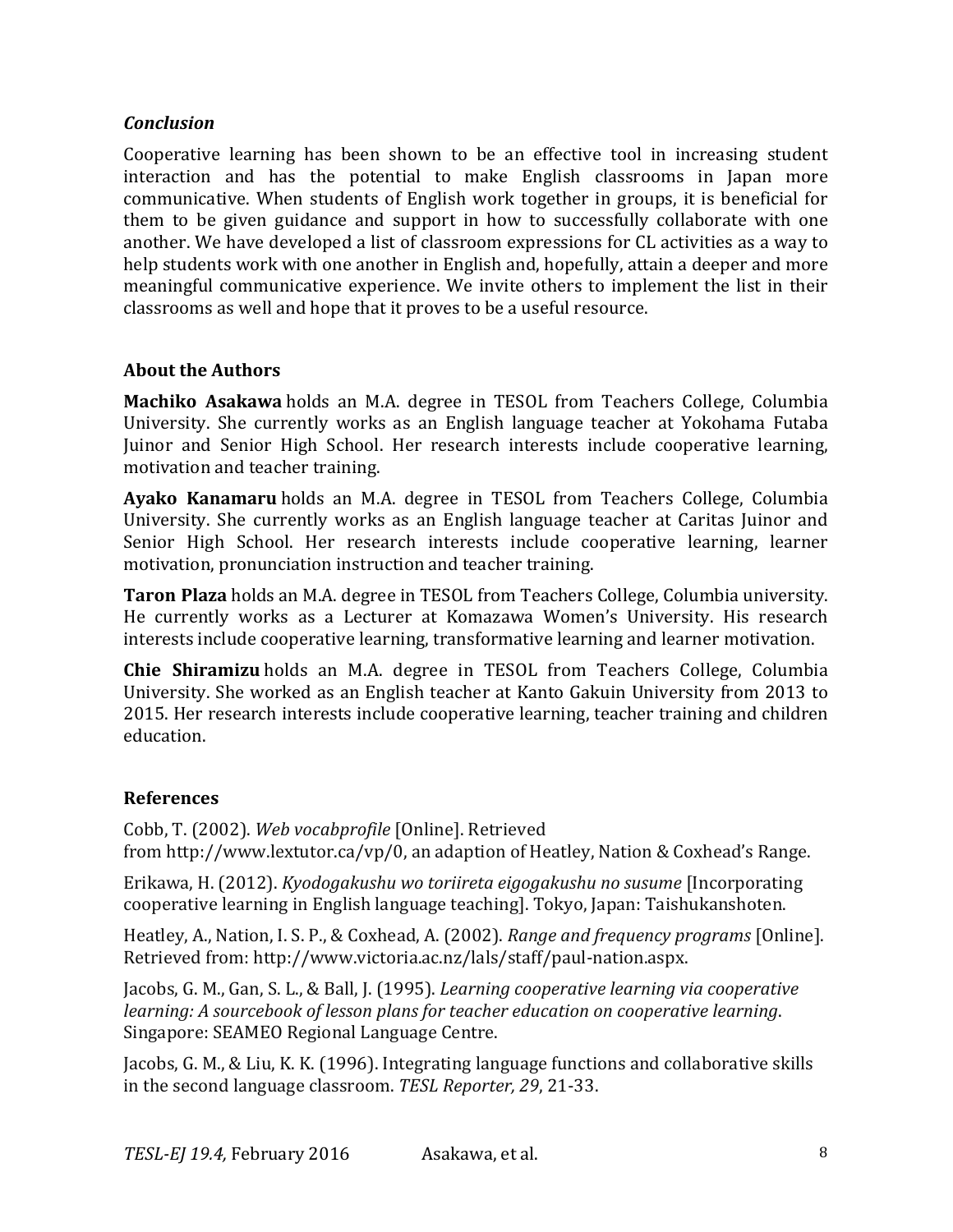Jacobs, G. M., Power, M. A., & Loh, W. I. (2002). *The teacher's sourcebook for cooperative learning: Practical techniques, basic principles, and frequently asked questions*. Thousand Oaks, CA: Corwin Press.

Johnson, D. W., & Johnson, R. T. (1999). *Learning together and alone: Cooperative, competitive, and individual learning* (5th ed.). Boston, MA: Allyn and Bacon.

Kagan, S., & Kagan, M. (2009). *Kagan cooperative learning*. San Clemente, CA: Kagan Publishing.

Kanamaru, A., Laurier, J., Plaza, T., & Shiramizu, C. (2013). Cooperative learning as a facilitator to communicative EFL teaching. In N. Sonda, & A. Krause (Eds.), *JALT2012 Conference Proceedings* (pp. 368-374). Tokyo, Japan: JALT.

Ministry of Education, Culture, Sports, Science, and Technology in Japan, Commission on the Development of Foreign Language Proficiency. (2011). *Course of study* (Provisional translation) Retrieved from http://www.mext.go.jp/a\_menu/shotou/newcs/youryou/eiyaku/\_\_icsFiles/afieldfile/2011/04/11/1298353\_9.pdf

Ministry of Education, Culture, Sports, Science, and Technology in Japan. (2014). *English education reform plan corresponding to globalization*. Retrieved from http://www.mext.go.jp/english/topics/1343591.htm

Nakatani, Y. (2005). The effects of awareness-raising training on oral communication strategy use. The Modern Language Journal, 89, 76-91.

Sugie, S. (2011). *Kyodogakushu nyumon* [An invitation to Cooperative Learning]. Kyoto, Japan: Nakanishiya Publishing.

Zhou, H. (2012) Enhancing non-English majors' EFL motivation through cooperative learning. *Procedia Environmental Sciences, 12*, 1317-1323.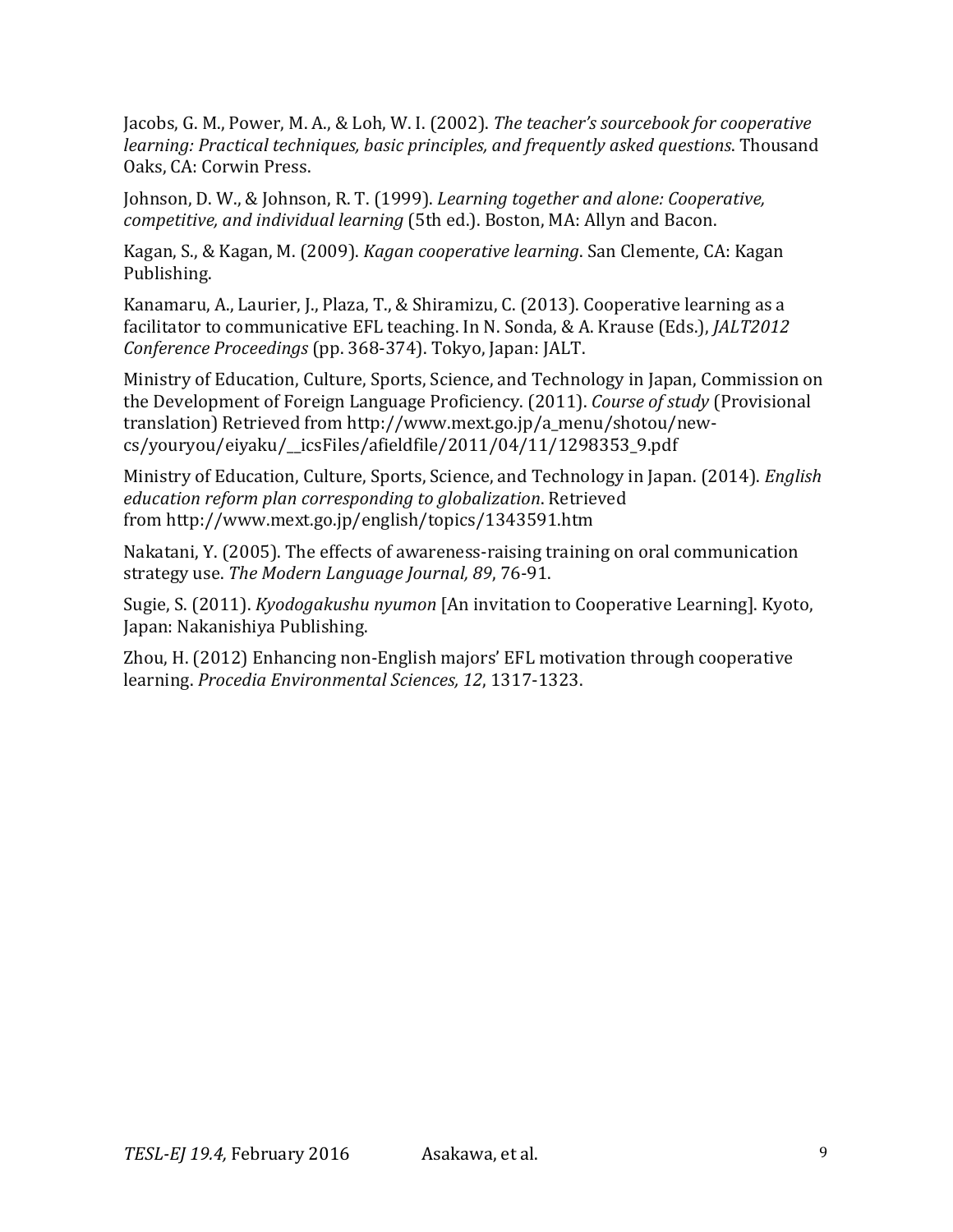# **Appendix**

Student-Student Interactions

# **1 QUESTIONS**

**Confirming**

| $1 - 1$ | それって ~ってこと | You mean $\sim$ ?                           |
|---------|------------|---------------------------------------------|
|         | $\cdot$    |                                             |
| $1 - 2$ | 大丈夫?       | Is it alright $\frac{\partial}{\partial x}$ |
| $1 - 3$ | ひとりでできる?   | Can you do it by<br>yourself?               |
| $1 - 4$ | 私、あってるかな?  | I wonder if I'm right.                      |
| $1 - 5$ | この意味何だっけ?  | What does this mean<br>again?               |
| $1 - 6$ | これ合ってる?    | Is this right/correct?                      |
| $1 - 7$ | 本当?        | Really? Are you sure?                       |
| $1 - 8$ | そうなの?      | Is that so?                                 |
| $1 - 9$ | できた?終わった?  | Are you finished/done?                      |

# **Making requests / Asking for permission**

| $1 - 10$ | あなたのノートを見せて   Could you show me your<br>くれる?                       | notebook (, please)?             |
|----------|--------------------------------------------------------------------|----------------------------------|
| $1 - 11$ | 大きな声で話してくれる   Could you speak louder<br>$\boldsymbol{\mathcal{P}}$ | (, please)?                      |
| $1 - 12$ | 教えてくれる?                                                            | Could you help me (,<br>please)? |
| $1 - 13$ | もう一回言ってくれる?   Could you repeat that (,                             | please)?                         |
| $1 - 14$ | もう少しゆっくり話して   Could you speak more<br>$\circ$                      | slowly (, please)?               |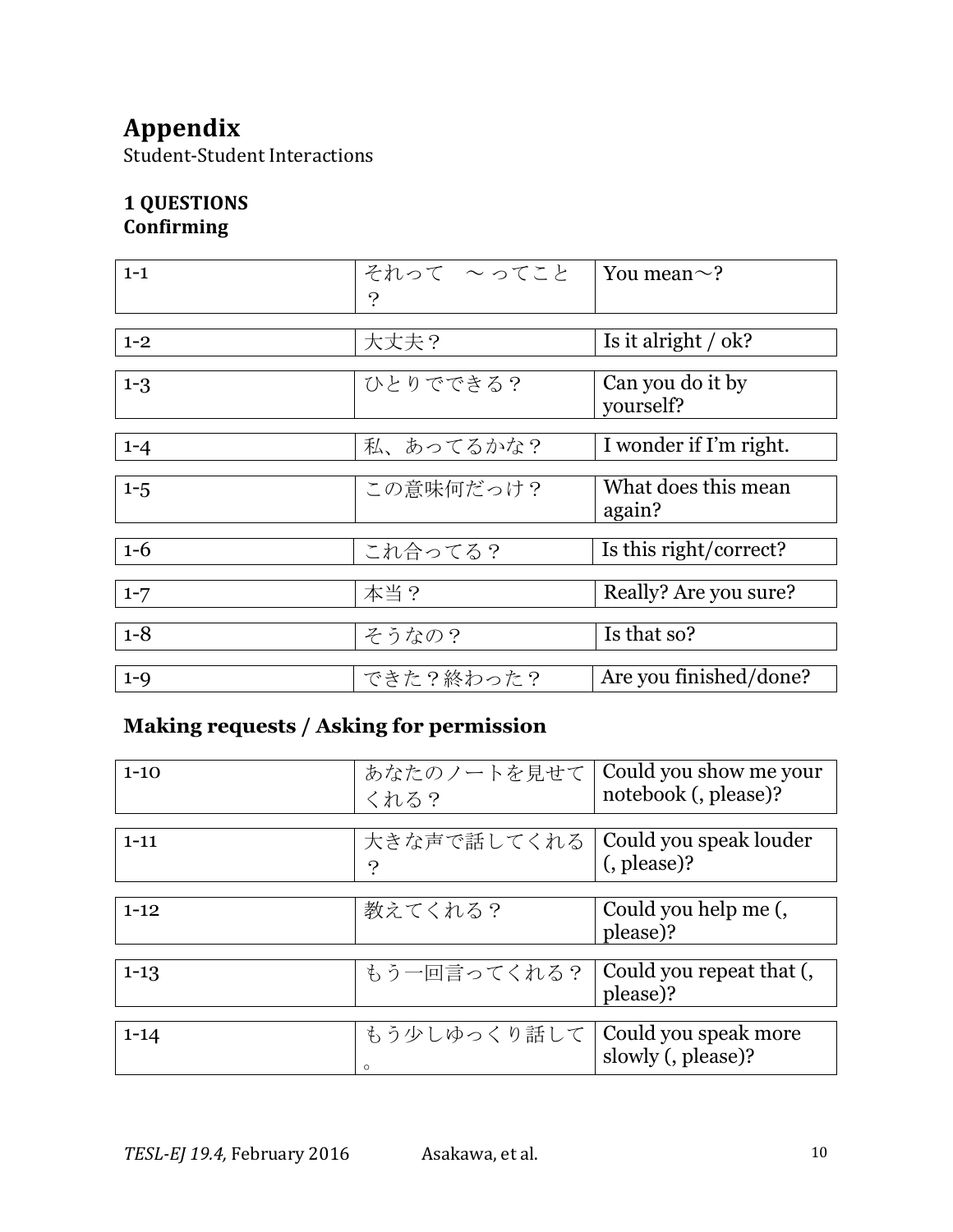| $1 - 15$ | ~を取って。     | Could you pass me $\sim$ (<br>$ $ please)? |
|----------|------------|--------------------------------------------|
|          |            |                                            |
| $1 - 16$ | 一緒に使ってもいい? | Can I share it with you?                   |

# **Asking for opinions**

| $1 - 17$ | あなたは?     | How about you?      |
|----------|-----------|---------------------|
|          |           |                     |
| $1 - 18$ | そう思わない?   | Don't you think so? |
|          |           |                     |
| $1 - 19$ | あなたはどう思う? | What do you think?  |
|          |           |                     |
| $1 - 20$ | どうして?     | Why? Why not?       |

# **Various requests**

| $1 - 21$ | 次は何だっけ?                    | What's next?                       |
|----------|----------------------------|------------------------------------|
|          |                            |                                    |
| $1 - 22$ | 聞いてるの?                     | Are you listening?                 |
|          |                            |                                    |
| $1 - 23$ | これどうやるの?                   | How do you do this?                |
|          |                            |                                    |
| $1 - 24$ | これは何て発音するの?                | How do you pronounce<br>this?      |
|          |                            |                                    |
| $1 - 25$ | 今どこやってるの?                  | What are you working on<br>now?    |
|          |                            |                                    |
| $1 - 26$ | ~は英語で何と言います                | How do you say $\sim$ in           |
|          | か?                         | English?                           |
|          |                            |                                    |
| $1 - 27$ | ~のスペルは何?                   | How do you spell $\sim$ ?          |
|          |                            |                                    |
| $1 - 28$ | ~はどういう意味?                  | What does $\sim$ mean?             |
|          |                            |                                    |
| $1 - 29$ | それをどうやって訳した<br>$\tilde{?}$ | What did you translate it<br>into? |

### **2 RESPONSES**

| $\mid 2-1$ | 私はあなたの意見に賛成   I agree. |  |
|------------|------------------------|--|
|            | よぶわ<br>$-9$ / $\circ$  |  |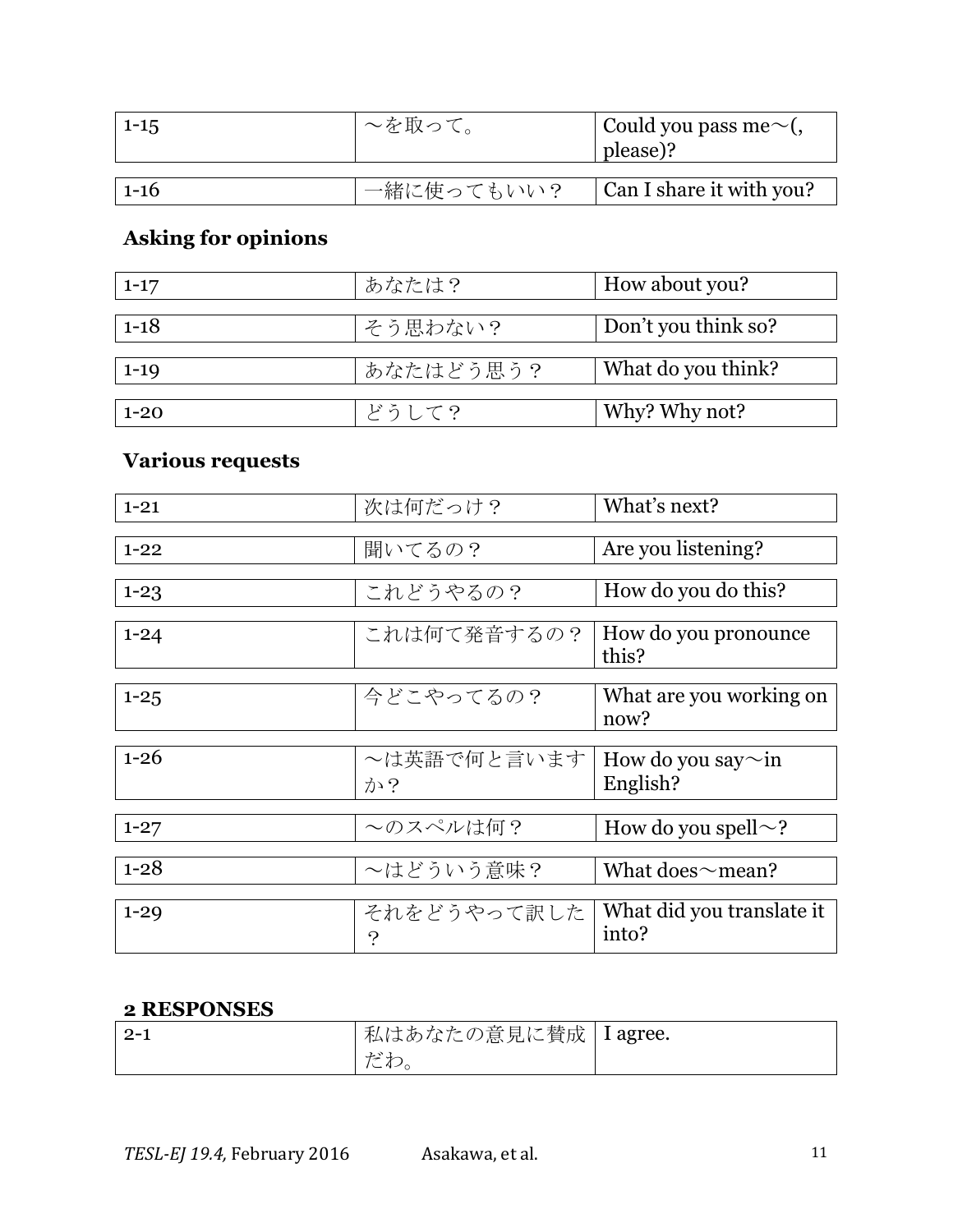| $2 - 2$  | 私はそう思わないわ。           | I don't think so.                    |
|----------|----------------------|--------------------------------------|
|          |                      |                                      |
| $2 - 3$  | それいいね。               | That sounds good.                    |
|          |                      |                                      |
| $2 - 4$  | しっくりこないね。            | I don't know.                        |
|          |                      |                                      |
| $2 - 5$  | 言ってる意味がよくわか<br>らないな。 | I don't understand what<br>you mean. |
|          |                      |                                      |
|          |                      |                                      |
| $2 - 6$  | わかった!                | I understand. / I got it.            |
|          |                      |                                      |
| $2 - 7$  | つまりへってこと。            | I mean $\sim$ .                      |
|          |                      |                                      |
| $2 - 8$  | 私の答え、あなたのと同          | My answer is the same.               |
|          | じ。                   | as yours.                            |
|          |                      |                                      |
|          |                      |                                      |
| $2 - 9$  | 私の答え、あなたのと違          | My answer is different               |
|          |                      | from yours.                          |
|          | うな。                  |                                      |
|          |                      |                                      |
| $2 - 10$ | (肯定、否定)<br>私も。       | Me, too. / Me, neither.              |
|          |                      |                                      |
| $2 - 11$ | 私も。私もそう思う。           | So do I. $/$ I think so, too.        |
|          |                      |                                      |
|          |                      |                                      |
| $2 - 12$ | いいよ。                 | Sure. / Of course. / No              |
|          |                      | problem.                             |
|          |                      |                                      |

## **3 FILLERS**

| $3 - 1$ | l ~かなあと思ってたんだ I was wondering~.<br>けど。 |                                  |
|---------|----------------------------------------|----------------------------------|
|         |                                        |                                  |
|         |                                        |                                  |
| $3 - 2$ | 間違ってるかも。                               | It may not be correct.           |
|         |                                        |                                  |
| $3 - 3$ | そうだなあ、                                 | Let me see/think $\sim$ .        |
|         |                                        |                                  |
| $3 - 4$ | へでしょ。                                  | $\sim$ , you know. / You         |
|         |                                        | know, $\sim$ . / $\sim$ , right? |
|         |                                        |                                  |
| $3 - 5$ | あのね、                                   | You know what?                   |
|         |                                        |                                  |
| $3 - 6$ | 良く分からないけど、                             | I'm not sure but $\sim$ .        |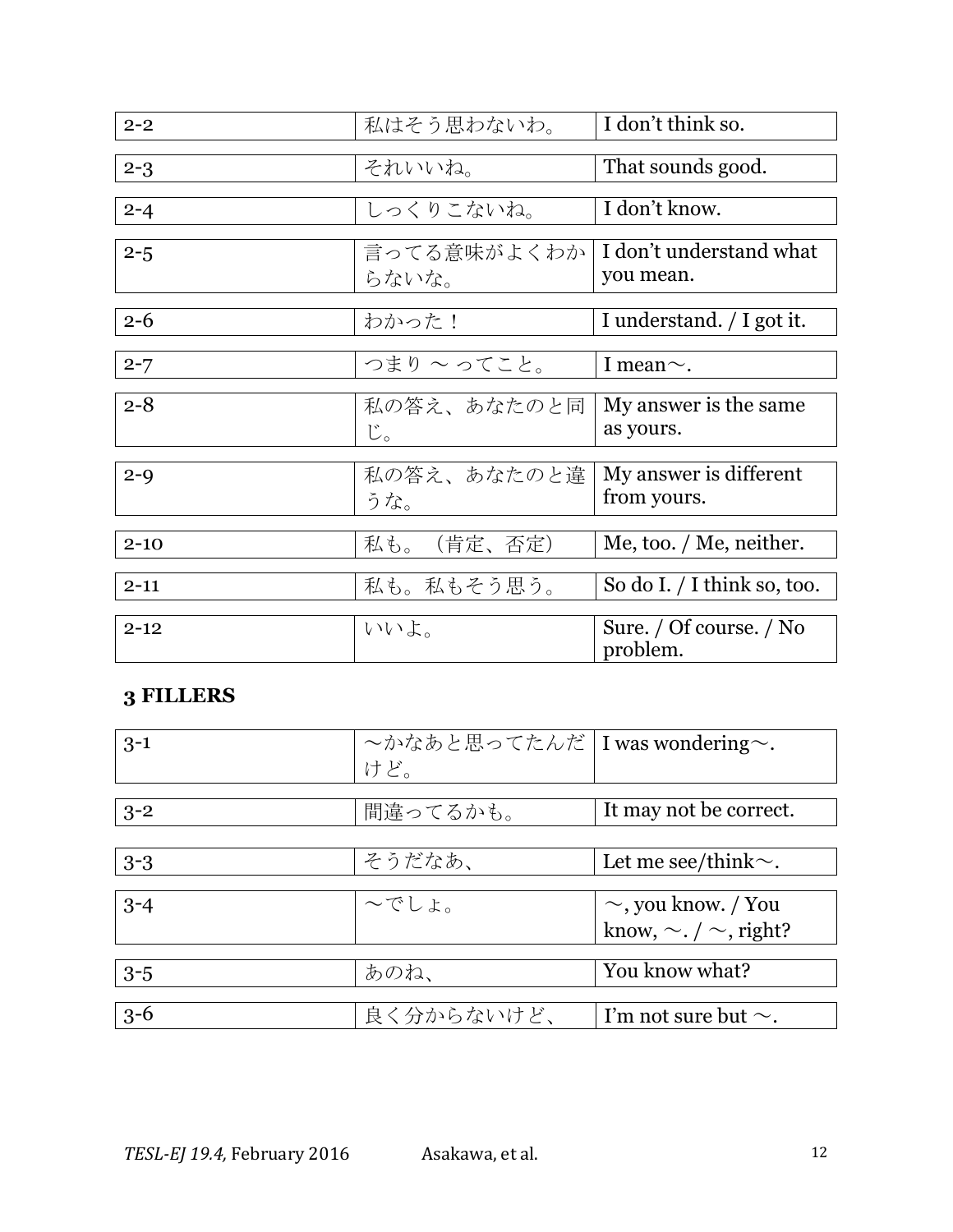# **4 SUSTAINERS**

# **Facilitating/Action-initiating functions**

| $4 - 1$  | 順番に言おう。                | Let's take turns.                            |
|----------|------------------------|----------------------------------------------|
| $4 - 2$  | 時計回りに順番に(輪番<br>制で)言おう。 | Let's go around<br>clockwise.                |
| $4 - 3$  | メモを取るね。                | I'll take notes.                             |
| $4 - 4$  | 次の問題に行こう。              | Let's move on to the next<br>question.       |
| $4 - 5$  | ~の意見も聞こう。              | Let's listen to $\sim$ .                     |
| $4 - 6$  | お先にどうぞ。                | You can start first. / Go<br>ahead.          |
| $4 - 7$  | 次が私ね。                  | I'm next.                                    |
| $4 - 8$  | こうしよう。                 | Let's do it this way.                        |
| $4 - 9$  | これは後回しにしよう。            | Let's work on it later.                      |
| $4 - 10$ | みんなの意見を聞かせて<br>$\circ$ | Let's share our opinions<br>/ ideas.         |
| $4 - 11$ | お互いの文章を比べよう            | Let's compare our<br>sentences.              |
| $4 - 12$ | 辞書で単語を調べよう。            | Let's look up the word in<br>the dictionary. |
| $4 - 13$ | 終わったよ。                 | We're finished.                              |
| $4 - 14$ | まだ終わってないよ。             | We haven't finished yet.                     |
| $4 - 15$ | ちょっと待って。               | Just a moment (, please).                    |

## **Interactive functions**

| $-4-16$ | $\sim$ してくれてありがとう Thank you for -ing $\sim$ . |  |
|---------|-----------------------------------------------|--|
|         |                                               |  |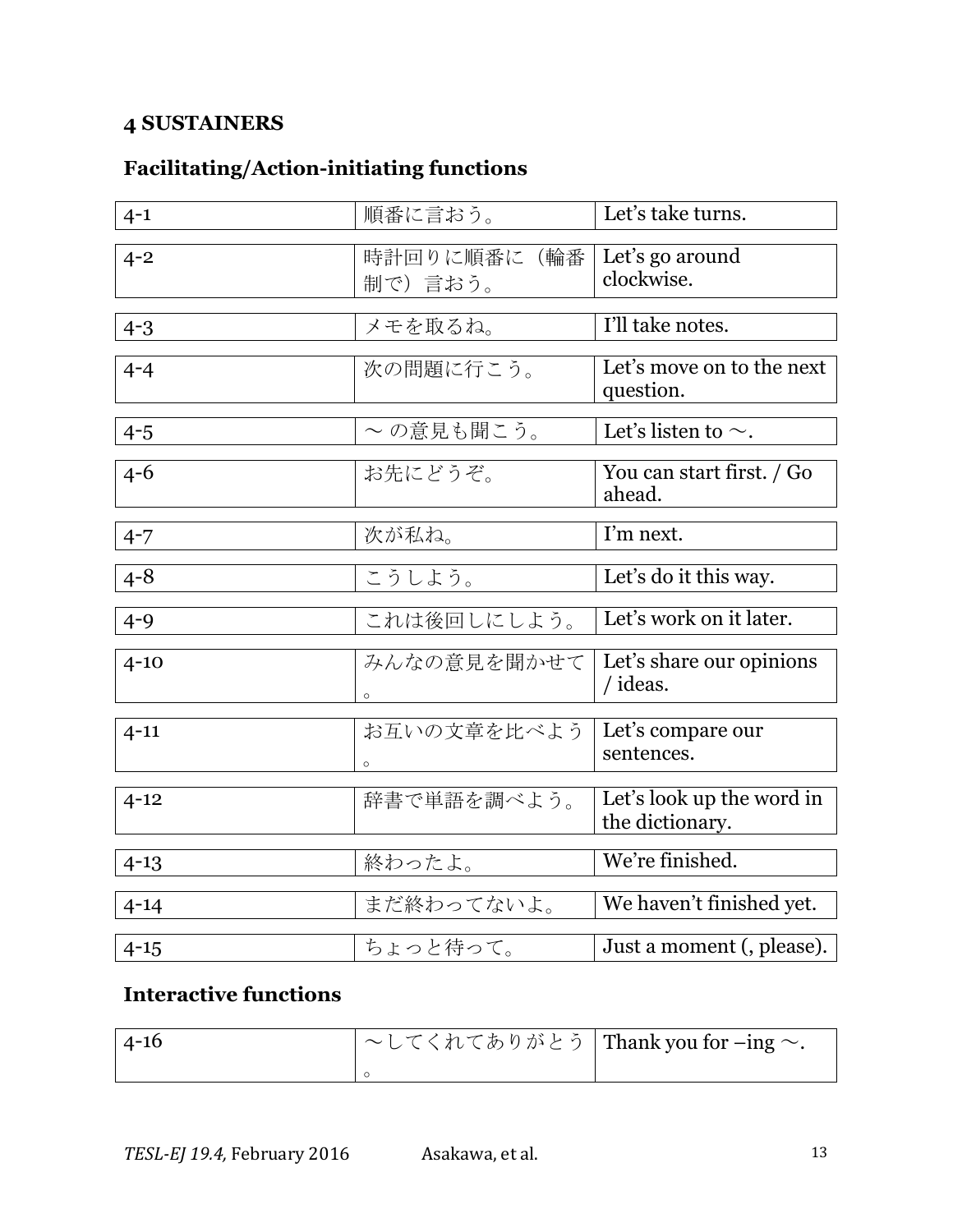| $4 - 17$ | わからなくなってきた。        | I am (getting) confused<br>(about) $\sim$ . |
|----------|--------------------|---------------------------------------------|
| $4 - 18$ | 全然わかんない!           | I have no idea / clue!                      |
| $4 - 19$ | ~が抜けているよ。          | $\sim$ is missing.                          |
| $4 - 20$ | ここに ~ を入れるんだ<br>よ。 | You should put $\sim$ here.                 |
| $4 - 21$ | そう思わない?            | Don't you think so?                         |
| $4 - 22$ | そうかもー。             | That might be true.                         |
| $4 - 23$ | でしょ?               | See?                                        |
| $4 - 24$ | 同じだよ。              | Same here.                                  |
| $4 - 25$ | 私の答え、あなたのと違<br>うな。 | My answer is different<br>from yours.       |
| $4 - 26$ | 私の答え、あなたのと同<br>じ。  | My answer is the same.<br>as yours.         |
| $4 - 27$ | 間違ってたらごめんね。        | I'm sorry if I'm wrong.                     |

# **Cheerleading Functions**

| $4 - 28$ | なるほど。        | I see.                     |
|----------|--------------|----------------------------|
|          |              |                            |
| $4 - 29$ | たぶん。         | Probably.                  |
|          |              |                            |
| $4 - 30$ | 大丈夫!がんばって!   | You can do it!             |
|          |              |                            |
| $4 - 31$ | いいじゃん!       | Good job. / Nice work.     |
|          |              |                            |
| $4 - 32$ | 良さそう。        | Looks good.                |
|          |              |                            |
| $4 - 33$ | 良い答え(考え)だと思う | I think it's a good answer |
|          | よ。           | / idea.                    |
|          |              |                            |
| $4 - 34$ | 良いアイディアだね。   | I like your idea.          |
|          |              |                            |
| $4 - 35$ | いいね!         | I like that!               |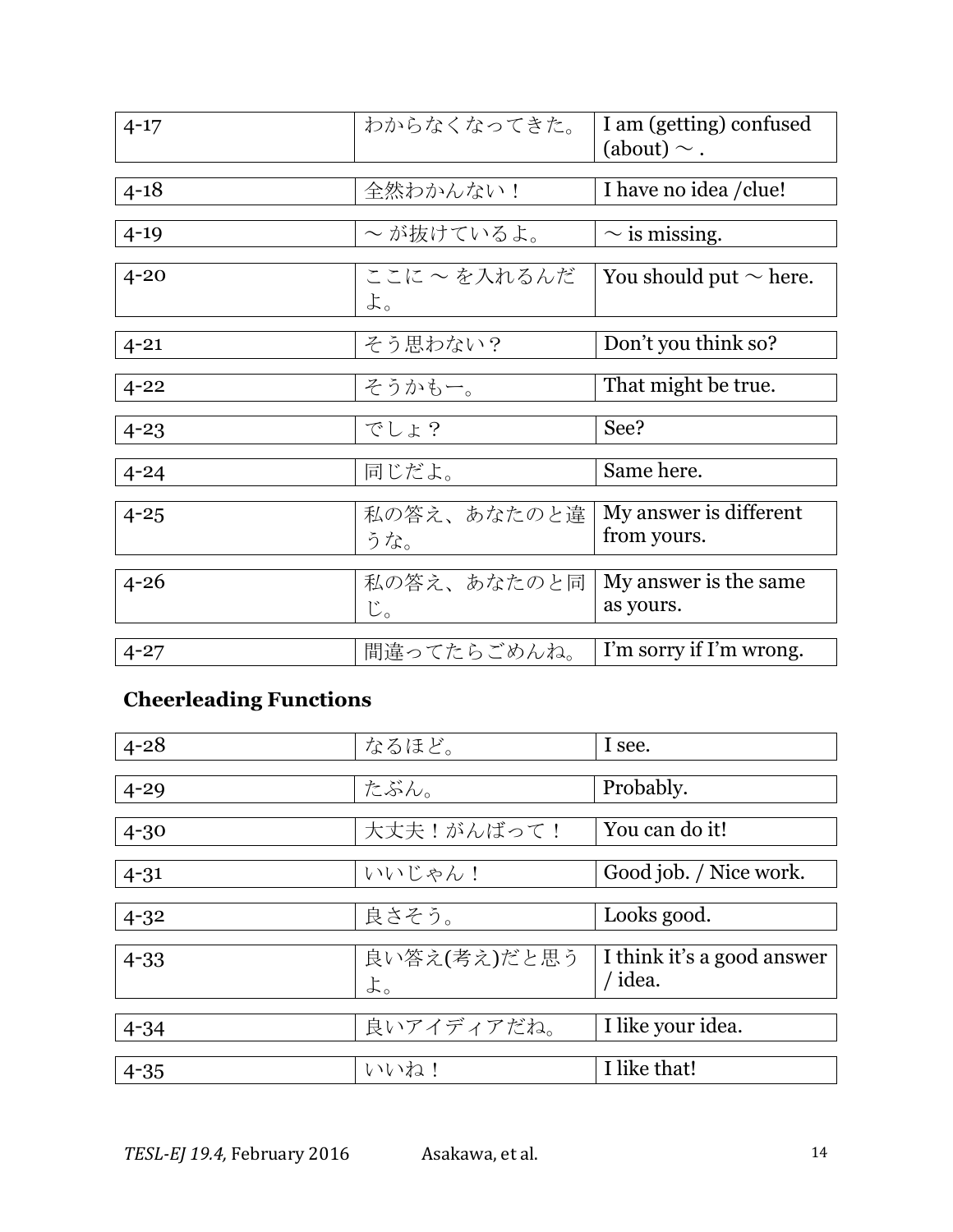| $4 - 36$ | そのとおり。      | That's right.            |
|----------|-------------|--------------------------|
|          |             |                          |
| $4 - 37$ | 惜しい。        | Close. / Almost.         |
|          |             |                          |
| $4 - 38$ | 言ってる意味わかるよ。 | I know what you mean.    |
|          |             |                          |
| $4 - 39$ | いいね!        | (That) Sounds good!      |
|          |             |                          |
| $4 - 40$ | この部分がわかんない  | I don't understand this  |
|          | な。          | part.                    |
|          |             |                          |
| $4 - 41$ | ちょっと違う。     | Not quite.               |
|          |             |                          |
| $4 - 42$ | その訳し方、いいね。  | I like your translation. |

Teacher Instructions

## **5 PRACTICAL CLASSROOM INSTRUCTIONS**

| $5 - 1$ | 机を並べなさい。    | Put your desks together.     |
|---------|-------------|------------------------------|
|         |             |                              |
| $5 - 2$ | 隣同士で答え合わせをし | Check your answers with      |
|         | なさい。        | your partner.                |
|         |             |                              |
| $5 - 3$ | ~を右側の人に渡しなさ | Pass $\sim$ to the person on |
|         | $V_{o}$     | your right.                  |
|         |             |                              |
| $5 - 4$ | 役割を交代しなさい。  | Switch roles.                |
|         |             |                              |
| $5-5$   | ペアで話し合いなさい。 | Share your ideas with        |
|         |             | your partner.                |
|         |             |                              |
| $5 - 6$ | グループで話し合いなさ | Share your ideas in your     |
|         | $V_{o}$     | group.                       |
|         |             |                              |
| $5 - 7$ | クラスで話し合いましょ | Let's share our ideas        |
|         | う。          | with the class.              |

## **6 INSTRUCTION ENHANCING COLLABORATIVE SKILLS**

| $6 - 1$ | ■注意深く話を聞こう。 | Listen carefully to your<br>friends.    |
|---------|-------------|-----------------------------------------|
|         |             |                                         |
| $6 - 2$ |             | はっきり、ゆっくり話そ   Speak clearly and slowly. |